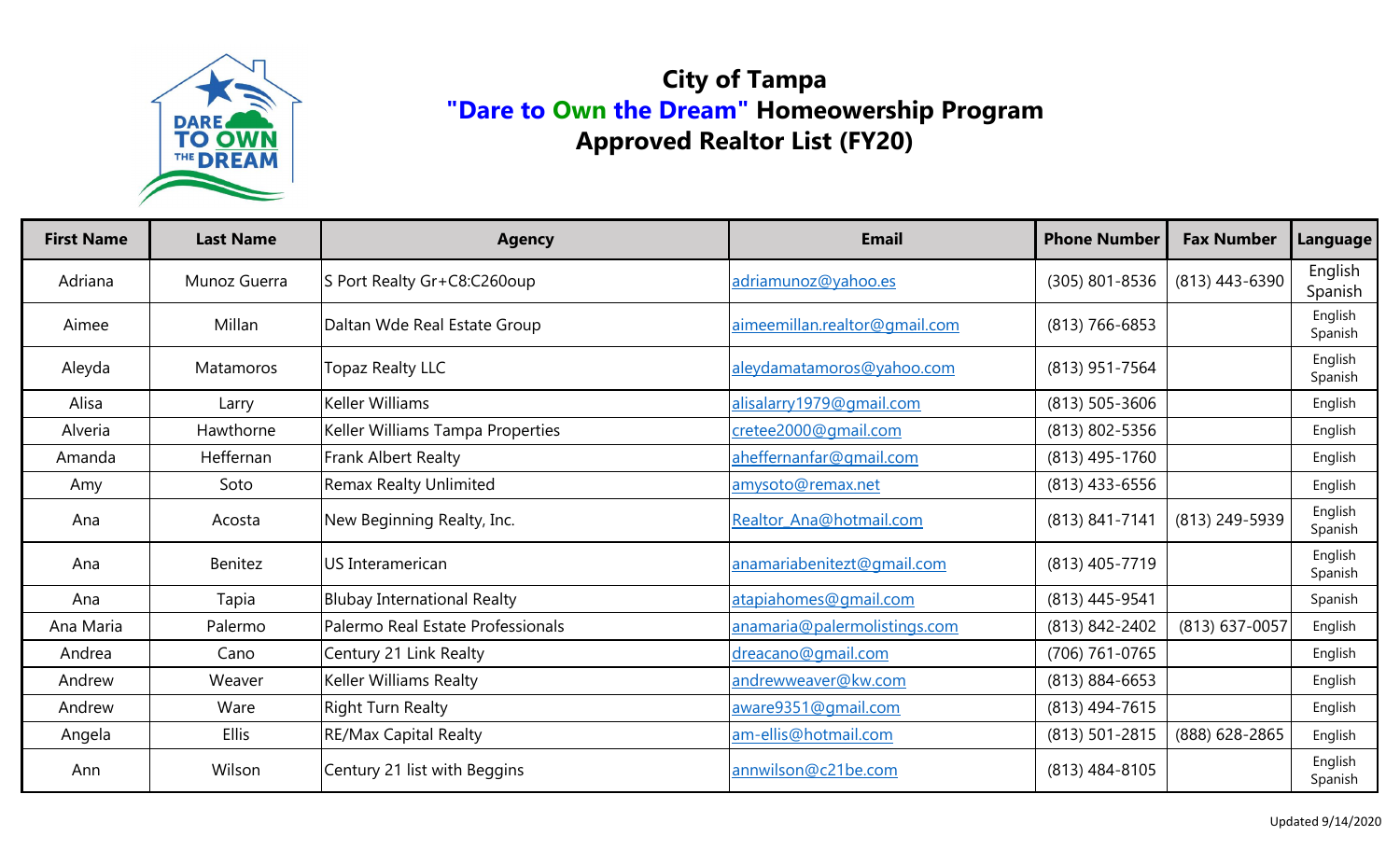

| <b>First Name</b> | <b>Last Name</b> | <b>Agency</b>                          | <b>Email</b>                    | <b>Phone Number</b> | <b>Fax Number</b> | Language                               |
|-------------------|------------------|----------------------------------------|---------------------------------|---------------------|-------------------|----------------------------------------|
| Anna Marie        | Darring          | Keller Williams Gulfside Realty        | anna@teamdjtampabay.com         | (727) 385-9582      |                   | English                                |
| Anne-Sophie       | Petit-Frere      | Century 21 list with Beggins           | homeswithannesophie@gmail.com   | (813) 616-2437      |                   | English<br>Haitian<br>Creole<br>French |
| Ashley            | Atkins           | Align Right Realty                     | ashley@makeityourstoday.com     | $(941) 586 - 1947$  |                   | English                                |
| Ashley            | Christie         | Next Home Discovery                    | ashley@happyhomemove.com        | (813) 504-8812      |                   | English                                |
| Ashley            | Ortiz            | <b>Impact Realty Tampa Bay</b>         | ashley@listitwithashley.com     | (813) 403-8141      |                   | English                                |
| Audrey            | Cunningham       | <b>Homexpress</b>                      | audreycunningham@outlook.com    | (813) 484-9311      |                   | English                                |
| Ayam              | Rodriguez Perez  | <b>Realty BIU</b>                      | ayamamerica@gmail.com           | (813) 379-1477      |                   | English<br>Spanish                     |
| Bernel            | Hamilton-Harris  | Samjen Residential & Commercial Realty | sbj@samjenrealty.com            | $(813)$ 435-9536    | (844) 225-9217    | English                                |
| Beverly           | Richardson       | Charles Rutenburg Realty Inc           | beverly.richardson1@hotmail.com | (813) 389-9585      | (813) 425-6933    | English                                |
| <b>Brandon</b>    | Johnson          | <b>Fireside Real Estate</b>            | bjohnsonproperties@gmail.com    | (813) 364-4760      | (813) 413-7331    | English                                |
| <b>Brendan</b>    | Moran            | People's Trust Realty                  | teamlopesbrendan@gmail.com      | $(561)$ 308-1653    |                   | English<br>Spanish                     |
| <b>Britney</b>    | Clerveaux        | Berkshire Hathaway Home Services       | bclerveaux@bhhsflpg.com         | (305) 725-3709      | (813) 960-4443    | English                                |
| Brittany          | Scaffedi         | Keller Williams-Tampa Properties       | bscaffedi@kw.com                | (727) 251-8330      |                   | English                                |
| <b>Brunilda</b>   | Calderon         | <b>Homeword Real Estate</b>            | nilda.homeward@gmail.com        | (813) 363-3975      |                   | English                                |
| Cam               | Juncal Jr        | Keller Williams                        | camjuncal@kw.com                | (813) 817-2214      |                   | English                                |
| Candra            | Granville-Mack   | <b>Charles Rutenberg Realty</b>        | candra.realestate@gmail.com     | (813) 294-1937      |                   | English                                |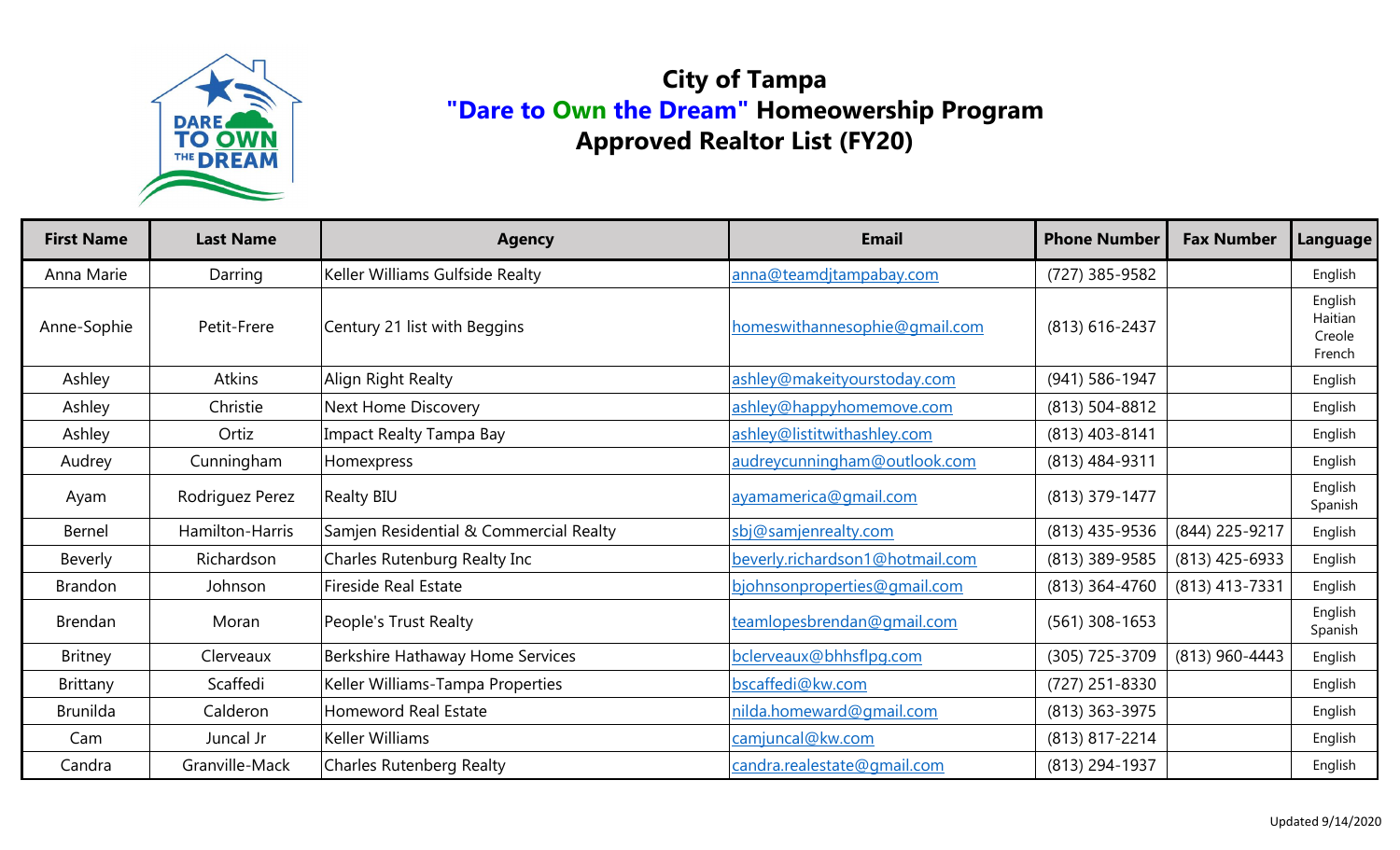

| <b>First Name</b> | <b>Last Name</b> | <b>Agency</b>                    | <b>Email</b>                      | <b>Phone Number</b> | <b>Fax Number</b> | Language           |
|-------------------|------------------|----------------------------------|-----------------------------------|---------------------|-------------------|--------------------|
| Carla             | Gant             | Berkshire Hathaway Home Services | cgant@bhhsflpg.com                | (813) 670-4055      |                   | English            |
| Cat               | Stamper          | Florida Executive Realty         | cat@floridaexecutiverealty.com    | (704) 488-1012      |                   | English            |
| Cedric            | Trussell         | <b>Remax Realty Unlimited</b>    | cedrictrussellestates@gmail.com   | (813) 329-9961      |                   | English            |
| Chantell          | Ortiz            | <b>RE/Max Realty Unlimited</b>   | realtorchantellotis@gmail.com     | (813) 992-9678      |                   | English            |
| Charlene          | Weston           | <b>Weston Group</b>              |                                   | $(813) 530 - 4338$  |                   | English<br>Spanish |
|                   |                  |                                  | charlene@westongrouponline.com    | (813) 846-4538      |                   |                    |
| Charles           | Languedoc        | Dalton Wade Real Estate Group    | charleslanguedocrealtor@gmail.com | (813) 502-7076      |                   | English            |
| Charles           | Ford, Jr.        | <b>Smart Concepts Realty</b>     | crfordrealestate@qmail.com        | $(813)$ 531-4678    |                   | English            |
| Chelle            | Heldt            | Dalton Wade Inc.                 | cmheldt1@yahoo.com                | $(727)$ 748-6665    |                   | English            |
| Cherron           | Martin           | <b>Keller Williams Realty</b>    | cherron.martin@kw.com             | (813) 675-5447      |                   | English            |
| Christina         | Darring          | Keller Williams Gulfside Realty  | christina@teamdjtampabay.com      | (727) 804-6550      |                   | English            |
| Claridilia        | Urena            | Integrity Real Properties Inc    | claraurena@tampabay.rr.com        | $(813) 880 - 0807$  | (813) 880-0823    | English<br>Spanish |
| Clayton           | Cunningham       | Florida Executive Realty         | claytonc.realtor@gmail.com        | (813) 820-1160      |                   | English            |
| Clive             | <b>Saunders</b>  | Keller Williams Tampa Properties | clivesaunders@kw.com              | (973) 941-5343      | (813) 960-4443    | English            |
| Clyde             | Murphy           | <b>REMAX Capital Realty</b>      | clydemurphysells@qmail.com        | (813) 600-0100      |                   | English            |
| Colony            | Reeves           | <b>Allure Realty</b>             | info@colonyreeves.com             | (813) 300-3844      |                   | English            |
| Cory              | Colbert          | <b>Suncoast Realty</b>           | cory.colbert@suncoastrs.com       | (813) 597-3179      |                   | English            |
| Courtney          | Poe              | Frank Albert Realty              | courtneypoere@gmail.com           | (813) 600-7514      |                   | English            |
| Daniel            | Lee              | <b>RE/MAX Premier Group</b>      | daniel.lee116@verizon.net         | (813) 690-2857      | (813) 929-7222    | English            |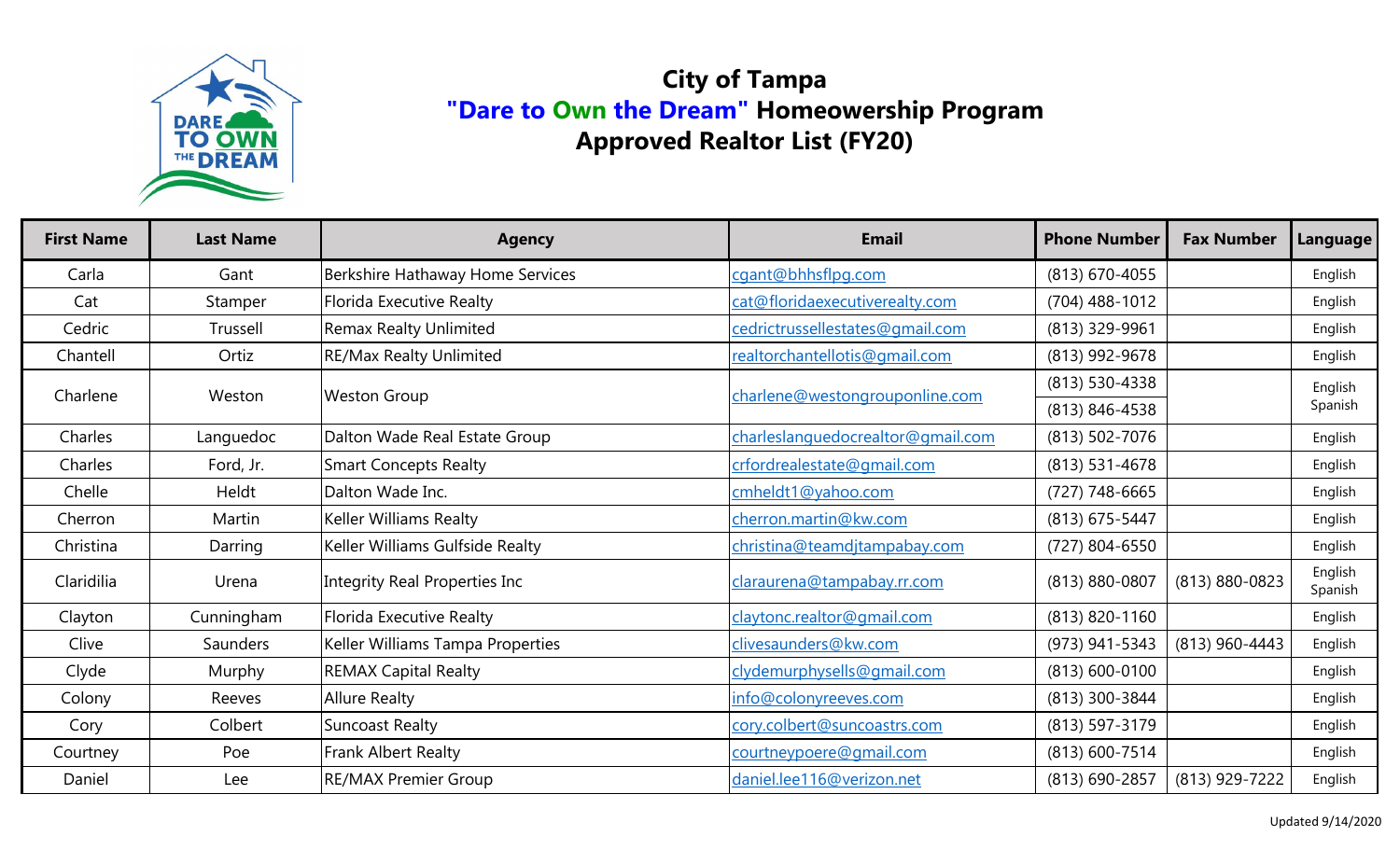

| <b>First Name</b> | <b>Last Name</b> | <b>Agency</b>                                   | <b>Email</b>                      | <b>Phone Number</b> | <b>Fax Number</b> | Language           |
|-------------------|------------------|-------------------------------------------------|-----------------------------------|---------------------|-------------------|--------------------|
| Daniel            | Perez            | <b>Hometrust Realty Group</b>                   | realtordanielperez@gmail.com      | (813) 412-9464      |                   | Spanish            |
| Danielle          | Trussell         | <b>RE/Max Realty Unlimited</b>                  | sheisaprofessional@gmail.com      | (813) 426-1897      |                   | English            |
| Darrell           | Harden           | Lyric Realty Group Inc.                         | darrel22222@yahoo.com             | $(813)$ 416-1039    |                   | English            |
| Deann             | Tyner            | Century 21 Affiliated                           | deann.tyner@c21affilitiated.com   | (813) 786-8810      |                   | English            |
| DeCarlo           | McKenzie         | <b>EXIT Bayshore Realty</b>                     | mckenzieproperrtysales@gmail.com  | $(813)$ 365-0161    |                   | English            |
| Delon             | Thomas           | <b>Herbert Fisher Realty</b>                    | tdelon34@gmail.com                | (813) 760-5220      |                   | English            |
| Dennis            | Johnson          | Century 21, Beggins Enterprises                 | det_dj@yahoo.com                  | $(313)$ 407-2143    | (813) 671-3932    | English            |
| Denny             | Santana          | <b>NACA</b>                                     | dennysantana2020@gmail.com        | $(813)$ 451-6573    |                   | English            |
| Detra             | Smith            | Neighborhood Assistance Corp. of America (NACA) | detra.smith@nacared.com           | (813) 629-4346      |                   | English            |
| Diana             | Mejia            | The Biltmore Group/International Real Estate    | diana.realtor87@gmail.com         | $(727)$ 288-4631    |                   | Spanish            |
| Eboney            | De Costa         | De Costa Realty                                 | eboney@decostarealty.com          | (786) 493-9180      |                   | English            |
| Elizabeth         | Hensley          | Keller Williams New Tampa                       | elizabethhensley@kw.com           | (407) 620-4984      |                   | English            |
| Elizabeth         | MacCall          | <b>Arise Real Estate Advisors</b>               | Imaccall@areaproperties4you.com   | $(561)$ 797-1188    | (561) 209-0609    | English<br>Spanish |
| Elizabeth         | Baile            | Pink Realty Tampa Bay                           | liz@pinkrealtytampabay.com        | $(813) 836 - 7465$  |                   | English            |
| Elvin             | Rivera Velez     | Impact Realty Tampa Bay                         | accessrealtysolutions@outlook.com | $(813)$ 297-6763    |                   | English            |
| Eric              | Bogert           | Exp Realty                                      | bosalesteam@gmail.com             | (813) 362-2555      |                   | English            |
| Erica             | Alvarez          | Impact Realty Tampa Bay                         | ealvarez1228@hotmail.com          | $(813)$ 278-2333    |                   | English<br>Spanish |
| Erica             | Miller           | Dalton Wade Inc.                                | ericamiller.dwg@gmail.com         | $(803)$ 261-3555    | $(413)$ 618-2146  | English            |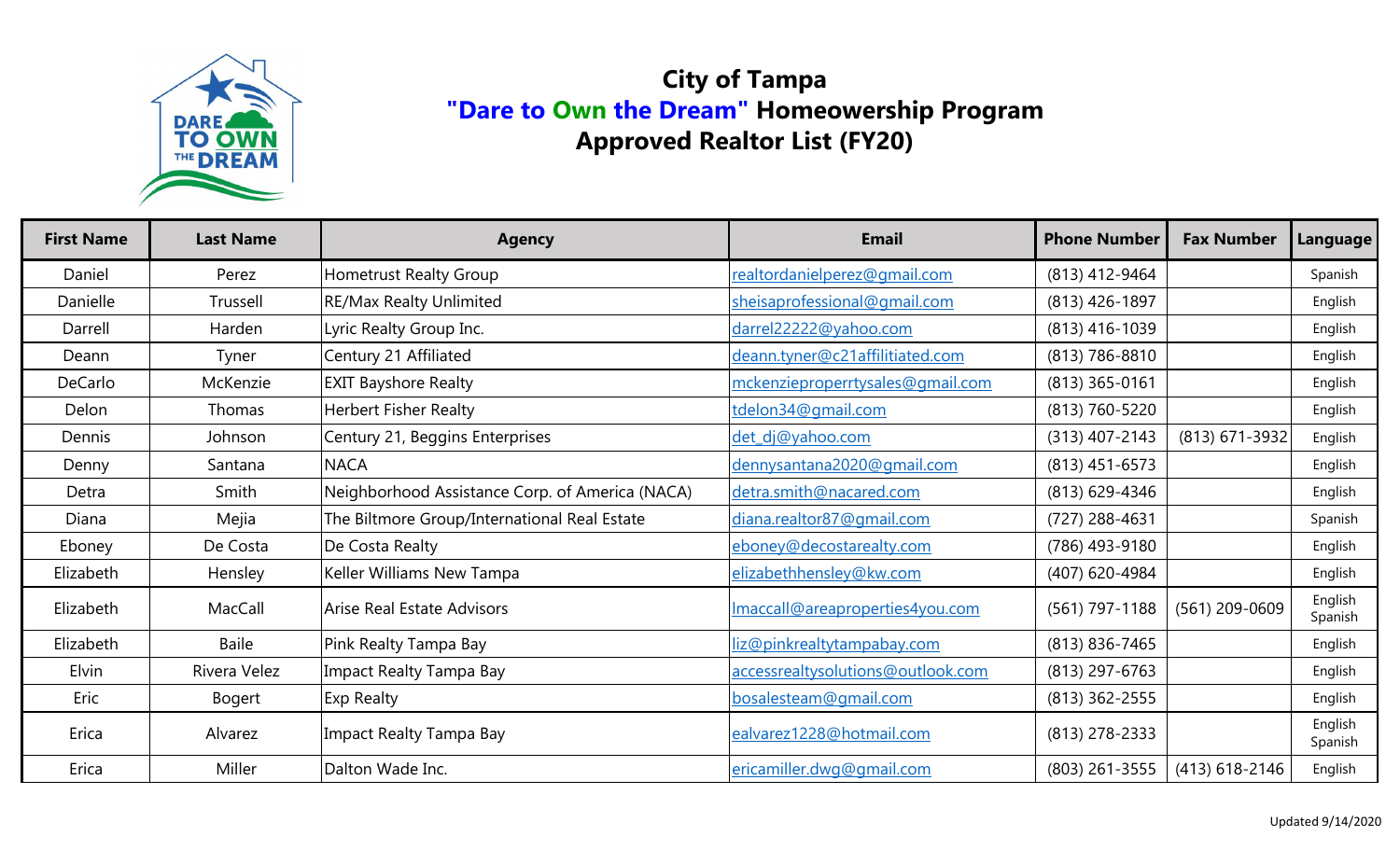

| <b>First Name</b>       | <b>Last Name</b> | <b>Agency</b>                                           | <b>Email</b>                    | <b>Phone Number</b> | <b>Fax Number</b> | Language           |
|-------------------------|------------------|---------------------------------------------------------|---------------------------------|---------------------|-------------------|--------------------|
| Esperanza               | Arias            | Berkshire Hathaway Homeservice Florida Properties Group | earias@bhhsflpg.com             | (813) 520-0374      |                   | Spanish<br>English |
| Esther                  | Fleitas Padron   | JPT Realty LLC                                          | estherfleitas11@gmail.com       | (813) 817-8803      | (813) 415-2824    | Spanish<br>English |
| Esther                  | Reyes-Todd       | <b>Future Home Realty</b>                               | esther@erthomes.com             | $(813)$ 368-9013    |                   | Spanish<br>English |
| Evelyn                  | Hall             | Quicksilver Real Estate Group                           | 813agent@gmail.com              | (813) 369-3094      |                   | English            |
| Farsley                 | Ramirez Labrada  | JPT Realty                                              | fararealty@qmail.com            | $(813)$ 389-1489    | (813) 415-2824    | Spanish<br>English |
| Franchetta<br>"Frenchy" | Haughton         | Charles Rutenberg                                       | frenchytherealtor@gmail.com     | $(813)$ 486-4892    |                   | English            |
| Francis                 | Alvarez Lopez    | <b>Exit Elite Realty</b>                                | francisalvarez.realty@gmail.com | (787) 564-4822      |                   | Spanish            |
| Gabriel                 | Molinet          | <b>Realty BLU</b>                                       | gabrielmolinet@aol.com          | (813) 260-0587      | (813) 221-4891    | English<br>Spanish |
| Gabriela                | Rico             | Florida's 1st Choice Realty                             | gabriela@teamshelleyhomes.com   | (813) 953-6884      |                   | English<br>Spanish |
| Geidel                  | Hernadez Falcon  | Mark It Realty Group                                    | ghfalcon83@gmail.com            | $(813)$ 260-6323    |                   | English<br>Spanish |
| Geniece                 | <b>Brady</b>     | <b>REMAX Capital Realty</b>                             | geniecebrady@gmail.com          | (954) 240-3797      |                   | English            |
| Geral                   | Leath            | Keller Williams Tampa Central                           | gleath@kw.com                   | (813) 412-0914      |                   | English            |
| Geraldine               | White            | Herbert R Fisher Realty Inc                             | gfwrealtor@gmail.com            | $(813)$ 361-4152    |                   | English            |
| Giovanny                | <b>Breton</b>    | <b>Exp Realty</b>                                       | giobreton@live.com              | (813) 808-9127      |                   | English<br>Spanish |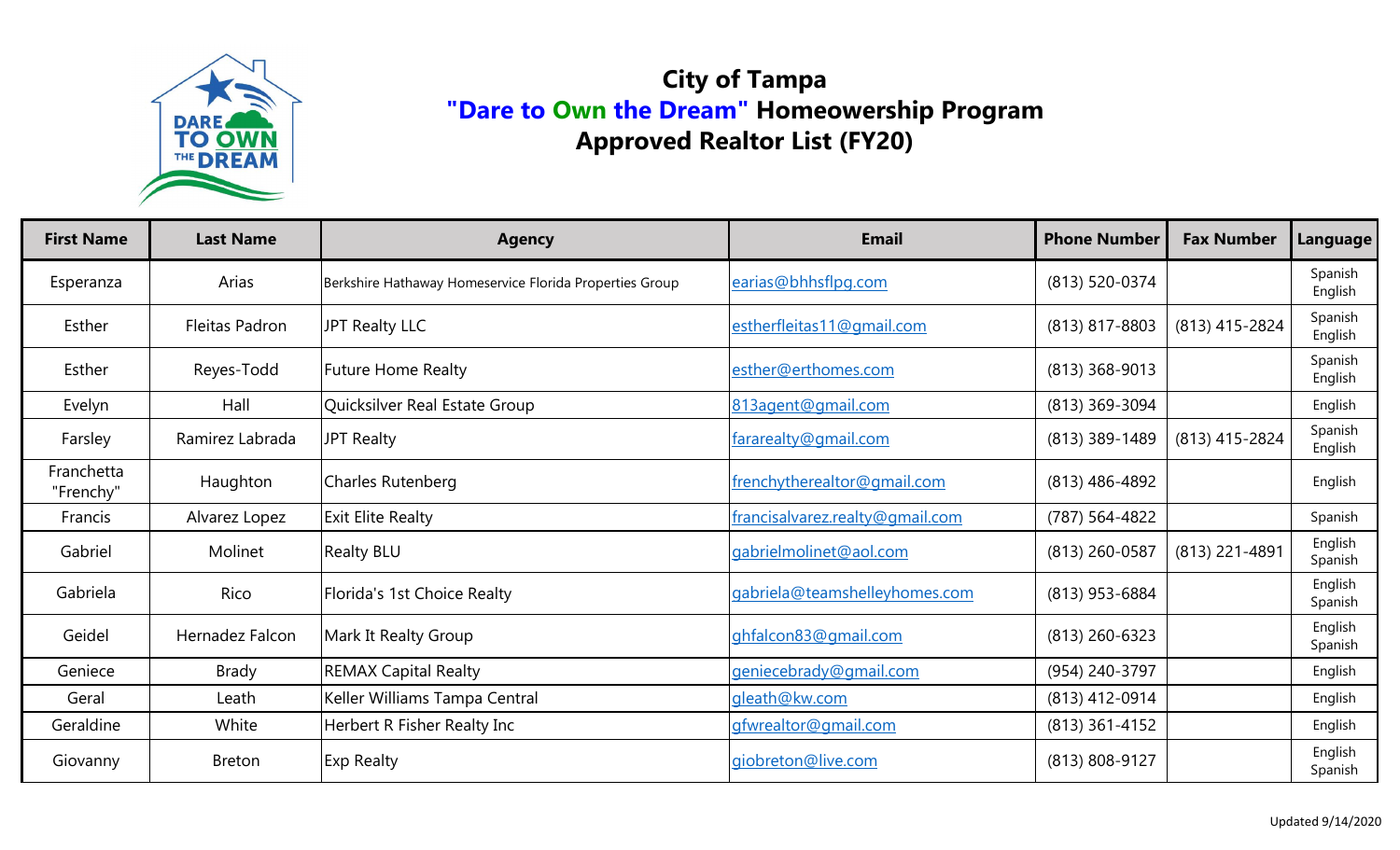

| <b>First Name</b> | <b>Last Name</b>    | <b>Agency</b>                        | <b>Email</b>                          | <b>Phone Number</b> | <b>Fax Number</b> | Language           |
|-------------------|---------------------|--------------------------------------|---------------------------------------|---------------------|-------------------|--------------------|
| Gladys            | Santiago Rosa Lopez | Century 21 Affiliated                | gladys.santiagorosa@c21affiliated.com | (813) 765-6277      |                   | English            |
| Glendora          | Merchant            | Sky International Realty             | sustainablehomeownership@qmail.com    | (561) 900-5948      |                   | Englsih            |
| Gloria Jean       | Smith               | Century 21 Real Estate Champions     | glorias mithc21@gmail.com             | (727) 200-3326      |                   | English            |
| Grisey            | Garcia Martin       | <b>JPT Realty</b>                    | griseygarcia18@gmail.com              | (813) 909-6094      |                   | English<br>Spanish |
| Hannah-lynn       | Wallace             | Keller Williams Realty St. Pete      | HL@hannahlynnyourrealtor.com          | (727) 748-9022      |                   | English            |
| Heather           | Howell              | <b>Suncoast Realty Solutions LLC</b> | heather.howell@suncoastrs.com         | (813) 728-2761      | $(813)$ 622-6529  | English            |
| Heather           | <b>Dunnuck</b>      | <b>Future Home Realty</b>            | heather@newwayhometeam.com            | (727) 678-4549      |                   | English            |
| Heather           | Tirrell             | Home Xpress Realty, Inc.             | heather.realtor4u@qmail.com           | (813) 404-3391      |                   | English            |
| Henry             | McFadden, Sr.       | Herbert Fisher Realty, Inc.          | hlmcfaddensr@gmail.com                | (813) 335-1971      |                   | English            |
| Herbert           | Fisher              | Herbert Fisher Realty, Inc.          | hfrealty@fisherbert.com               | (813) 833-1892      |                   | English            |
| Hope              | Owens-Henry         | Home Trust Realty Group              | hope.owenshenry@gmail.com             | $(646)$ 996-8483    |                   | English            |
| Irvin             | Beacham, Jr.        | Ann Thompson & Associates Realty LLC | irvinrealtor365@gmail.com             | $(813)$ 446-3611    |                   | English            |
| Jailer            | Perez               | JPT Realty LLC                       | jailerperez@yahoo.com                 | (813) 240-7690      | (813) 415-2824    | Spanish<br>English |
| Jaime             | Mumma               | Keller Williams                      | jaime@cleartoclosehomes.com           | (727) 798-5292      |                   | English            |
| James             | Bargfeldt           | Keller Williams Tampa Properties     | jbargfeldt@kw.com                     | (813) 943-8087      | (813) 960-4443    | English            |
| Janet             | Pereira Peraza      | <b>Future Home Realty</b>            | realestatejanet@outlook.com           | $(813)$ 451-8730    |                   | English<br>Spanish |
| Javier            | Feliciano           | Berkshire Hathaway Home Services     | jfeliciano@bhhsflpg.com               | (813) 842-9493      |                   | English<br>Spanish |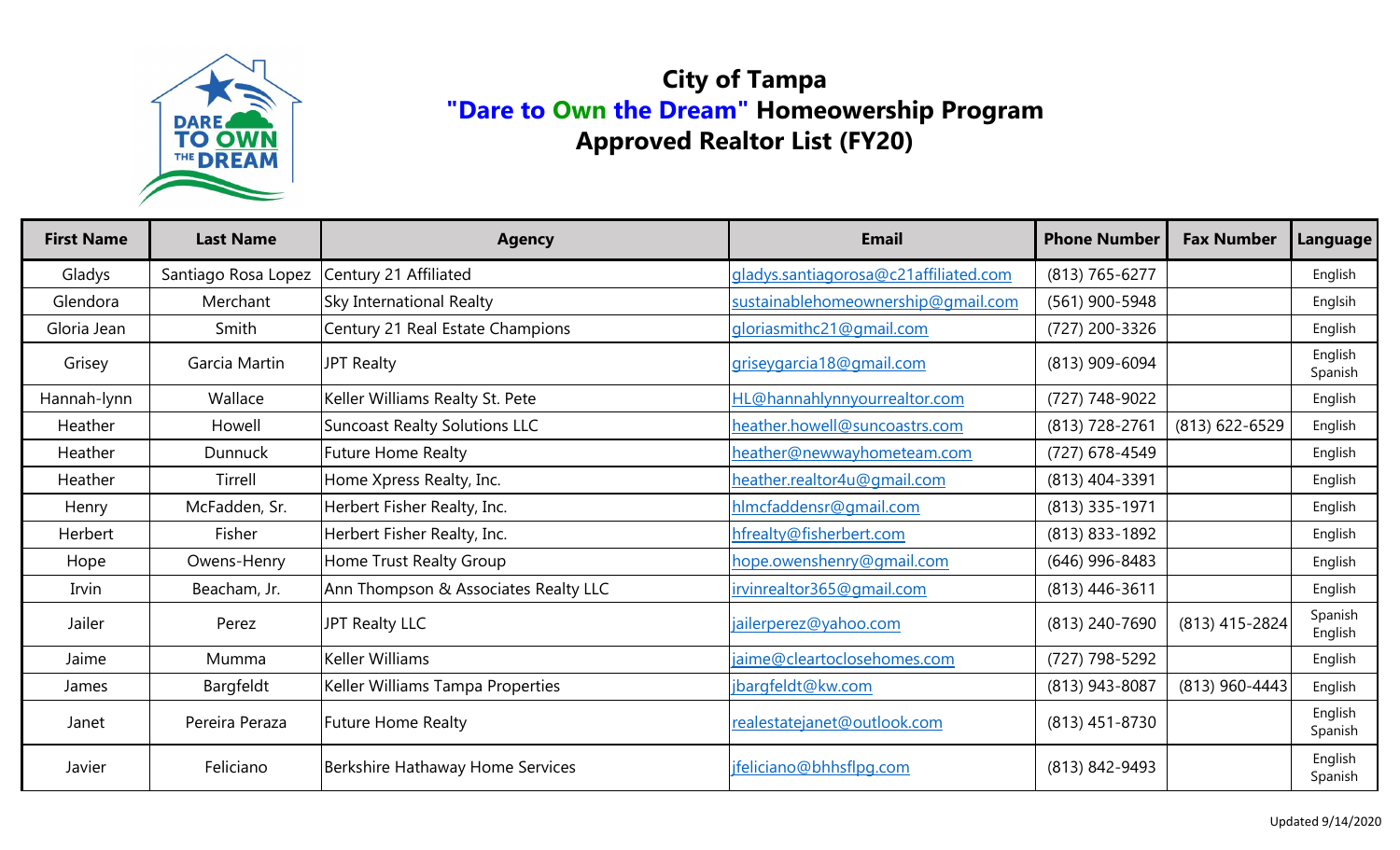

| <b>First Name</b> | <b>Last Name</b>  | <b>Agency</b>                  | <b>Email</b>                     | <b>Phone Number</b> | <b>Fax Number</b>  | <b>Language</b>    |
|-------------------|-------------------|--------------------------------|----------------------------------|---------------------|--------------------|--------------------|
| Javier            | Perez             | Coldwell Banker                | javipr231@gmail.com              | (813) 728-3134      | (813) 254-9745     | English<br>Spanish |
| Jennifer          | Mitchell          | <b>Impact Realty</b>           | jennmitchellrealestate@gmail.com | $(813) 516 - 6766$  |                    | English            |
| Jennifer          | Rutherford        | Listed.com                     | realtorjentampa@qmail.com        | $(813)$ 293-1632    |                    | English            |
| Jennifer          | Rivera            | <b>Hometrust Realty Group</b>  | shecanfixyourcredit@gmail.com    | $(813)$ 406-1051    |                    | English<br>Spanish |
| Jerome (Jay)      | Vermette          | McBride Kelly and Associates   | jay.vermette@gmail.com           | (813) 477-9551      | (813) 251-2733     | English            |
| Jerry             | Hall              | Daystar Realty, Inc.           | jerry@daystar-realty.com         | (813) 244-5167      |                    | English            |
| Jesseira          | Bosquez           | Pineywoods Realty              | jbosquez81@gmail.com             | (813) 484-2177      |                    | English<br>Spanish |
| JoAnn             | Redden            | Keller Williams Suburban Tampa | docredden@verizon.net            | (813) 363-4034      |                    | English            |
| Jorge             | Ugarte            | <b>REMAX Alliance Group</b>    | jorgeugarte@tampaflsales.com     | $(813)$ 263-6558    |                    | English<br>Spanish |
| Jose              | Mendez            | P.A. Diaz Realty Group, LLC    | jamendezf1968@qmail.com          | (813) 347-0818      |                    | Spanish            |
| Joseph            | Ramos             | McBride Kelly and Associates   | joramosfl@aol.com                | (508) 991-0057      |                    | English<br>Spanish |
| Josett            | Gamble            | <b>Homeward Real Estate</b>    | josettgamble@aol.com             | (813) 909-3324      | (813) 975-9745     | English<br>Creole  |
| Joshua            | Hebert            | Quick Silver Real Estate Group | yourrealtorjoshua@gmail.com      | (813) 317-7990      |                    | English            |
| Josse Antonio     | Hernandez Salgado | <b>Topaz Realty</b>            | hjossea@gmail.com                | $(813) 810 - 6505$  | $(813) 864 - 7081$ | English<br>Spanish |
| Joyce             | Mosley            | Keller Williams South Shore    | joycemosley10@gmail.com          | $(813)$ 494-1511    |                    | English            |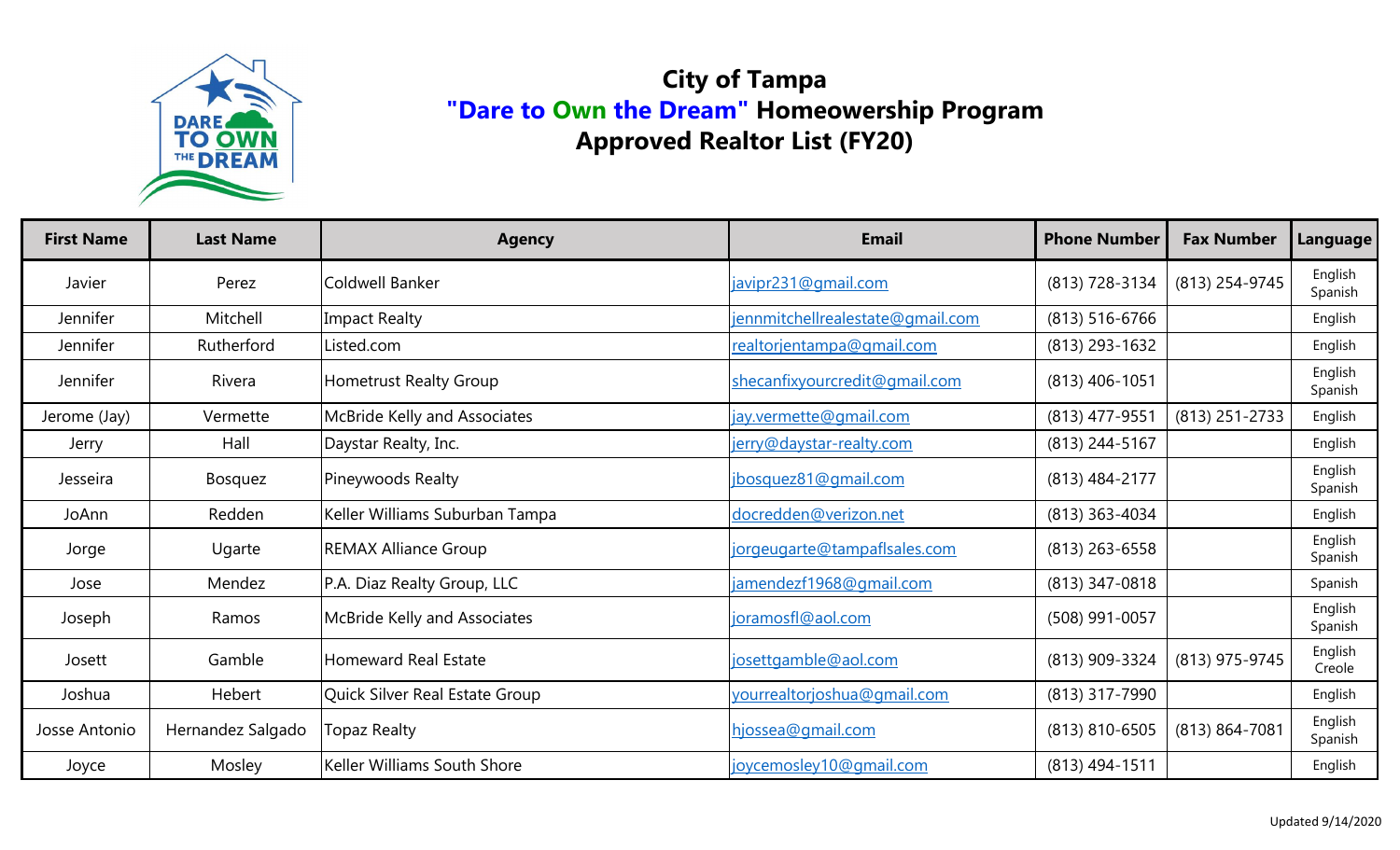

| <b>First Name</b> | <b>Last Name</b> | <b>Agency</b>                              | <b>Email</b>                   | <b>Phone Number</b> | <b>Fax Number</b> | Language                              |
|-------------------|------------------|--------------------------------------------|--------------------------------|---------------------|-------------------|---------------------------------------|
| Juan              | Montes           | <b>JPT Realty</b>                          |                                | (305) 200-6112      | (813) 415-2824    | English<br>Spanish                    |
| Juan              | Onofre           | Mark It Realty Group                       | jcomega@hotmail.com            | (813) 531-5744      |                   | English<br>Spanish                    |
| Juan              | Rodriguez        | <b>Keller Williams</b>                     | jrodriguez@urflahome.com       | (954) 636-9337      |                   | English<br>Spanish                    |
| Juawana           | Colbert-Williams | <b>REMAX Capital Realty</b>                | juawanarealestate@gmail.com    | (704) 763-9421      |                   | English                               |
| Julissa           | Rodas            | Tampa Bay Key Realty                       | julissarodas79@gmail.com       | (813) 731-7980      |                   | English<br>Spanish                    |
| Justa             | Leon             | New Beginning Realty, Inc.                 | justarealtor@aol.com           | (813) 690-1577      | (813) 249-5939    | English<br>Spanish                    |
| Karen             | Melwani          | Home Trust Realty                          | kmelwanirealtor@gmail.com      | (813) 347-0540      |                   | English                               |
| Karl              | Newman           | Future Home Realty Inc.                    | karlnewman@live.com            | (813) 841-0548      |                   | English                               |
| Kashmir           | Parker           | Keller Williams Realty St. Pete            | kashmir@Kpluxuryenterprise.com | (727) 520-6407      |                   | English                               |
| Keith             | Daniels          | <b>Herbert Fisher Realty</b>               | kdaniels00@gmail.com           | (813) 477-1571      | (813) 571-1749    | English                               |
| Keithroy          | Demming          | People's Choice Realty Services, LLC       | higherpower7@hotmail.com       | (813) 380-7232      |                   | English                               |
| Kelly             | Grimsdale        | Charles Rutenberg Realty Inc.              | kelly@thegrimsdalegroup.com    | (813) 389-8324      |                   | English                               |
| Kety              | Philidor         | <b>REMAX Capital Realty</b>                | ketyphilidor@gmail.com         | (786) 417-1327      |                   | English<br>Hatian<br>Creole<br>French |
| Khalil            | Majied           | Property Scholars Realty & Development LLC | khalilm@propertyscholars.com   | (407) 960-0448      |                   | English                               |
| Kimberly          | Zapresko         | <b>Florida Executive Realty</b>            | kimsellstampa@gmail.com        | (813) 270-2888      |                   | English                               |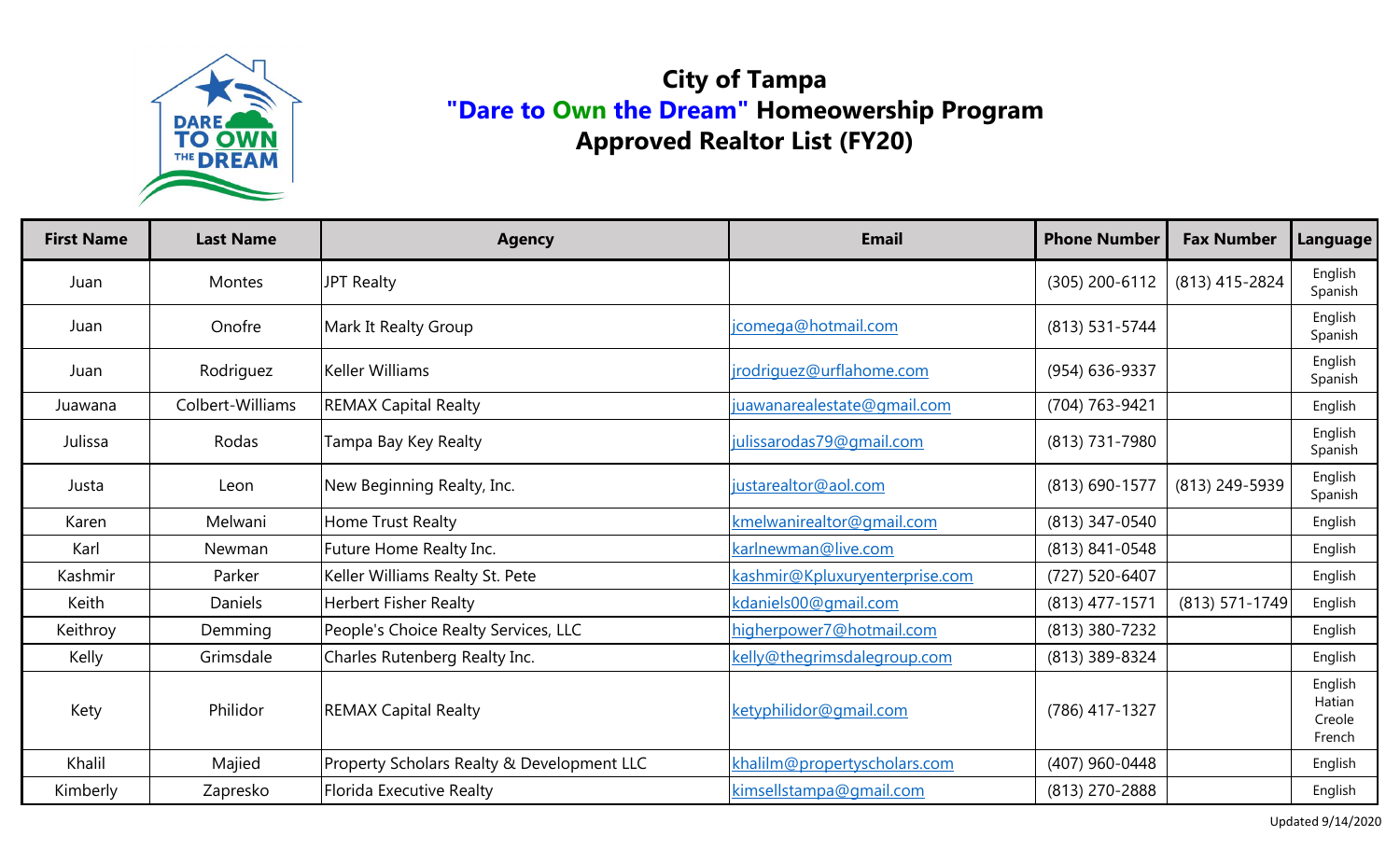

| <b>First Name</b> | <b>Last Name</b> | <b>Agency</b>                                  | <b>Email</b>                     | <b>Phone Number</b> | <b>Fax Number</b> | Language                    |
|-------------------|------------------|------------------------------------------------|----------------------------------|---------------------|-------------------|-----------------------------|
| Kimberly          | Aquilar          | <b>Remax Realty Unlimited</b>                  | kimberlyisyouragent@gmail.com    | (813) 447-4592      |                   | English                     |
| Kristal           | Fuller           | <b>MVP Realty Assoc</b>                        | kristal.fuller.realtor@gmail.com | (813) 263-3290      |                   | English                     |
| Kristin           | Washington       | <b>Exp Realty</b>                              | krwashin1@gmail.com              | (813) 484-2774      |                   | English                     |
| Kyle              | Jackson          | Siven Premier Real Estate                      | kylejackson.realtor@gmail.com    | (813) 444-2691      |                   | English                     |
| Larry             | <b>Boothe</b>    | <b>Herbert Fisher Realty</b>                   | lboothe@fisherbert.com           | (813) 505-9728      |                   | English                     |
| LaShawn           | Milton           | <b>Realnet Florida</b>                         | lashawnsellshomes@gmail.com      | (813) 789-2472      |                   | English                     |
| Laura             | Ferguson         | Laura Ferguson Realty                          | laurahousing@gmail.com           | (813) 546-3552      | (813) 931-3552    | English                     |
| Laurie            | Bargfeldt        | Keller Williams Tampa Properties               | lauriebargfeldt@gmail.com        | (813) 528-3488      | (813) 960-4443    | English                     |
| Leslie-Ann        | Pagan            | Florida Development Corp. Inc.                 | leslie.a.pagan@gmail.com         | $(813)$ 966-3369    |                   | English<br>Spanish          |
| Lilliana          | Marquez          | People's Choice Realty Services                | lillianamarquezrealty@gmail.com  | (813) 327-9172      |                   | English<br>Spanish          |
| Linda             | Reddish          | People's Choice Realty LLC                     | lindareddish1@gmail.com          | (813) 495-6829      |                   | English                     |
| Lori              | LoScalzo         | <b>Excel Realty of Florida</b>                 | loriloscalzo13@qmail.com         | $(813)$ 951-6563    |                   | English                     |
| Lorraine          | Davis            | Century 21 Beggins Enterprises                 | lorrainedavishomes@gmail.com     | (813) 573-3725      |                   | English                     |
| Lucia             | Calixte          | NextHome                                       | lucia@nexthomebae.com            | (407) 508-0371      |                   | English<br>Hatian<br>Creole |
| Luis              | Duran            | New Beginning Realty, Inc.                     | duranrealestate2016@qmail.com    | $(813) 541 - 0674$  |                   | English<br>Spanish          |
| Luz               | Colon            | Berkshire Hathaway Home Services FL Properties | lcolon@bhhsflpg.com              | (813) 846-6379      |                   | English<br>Spanish          |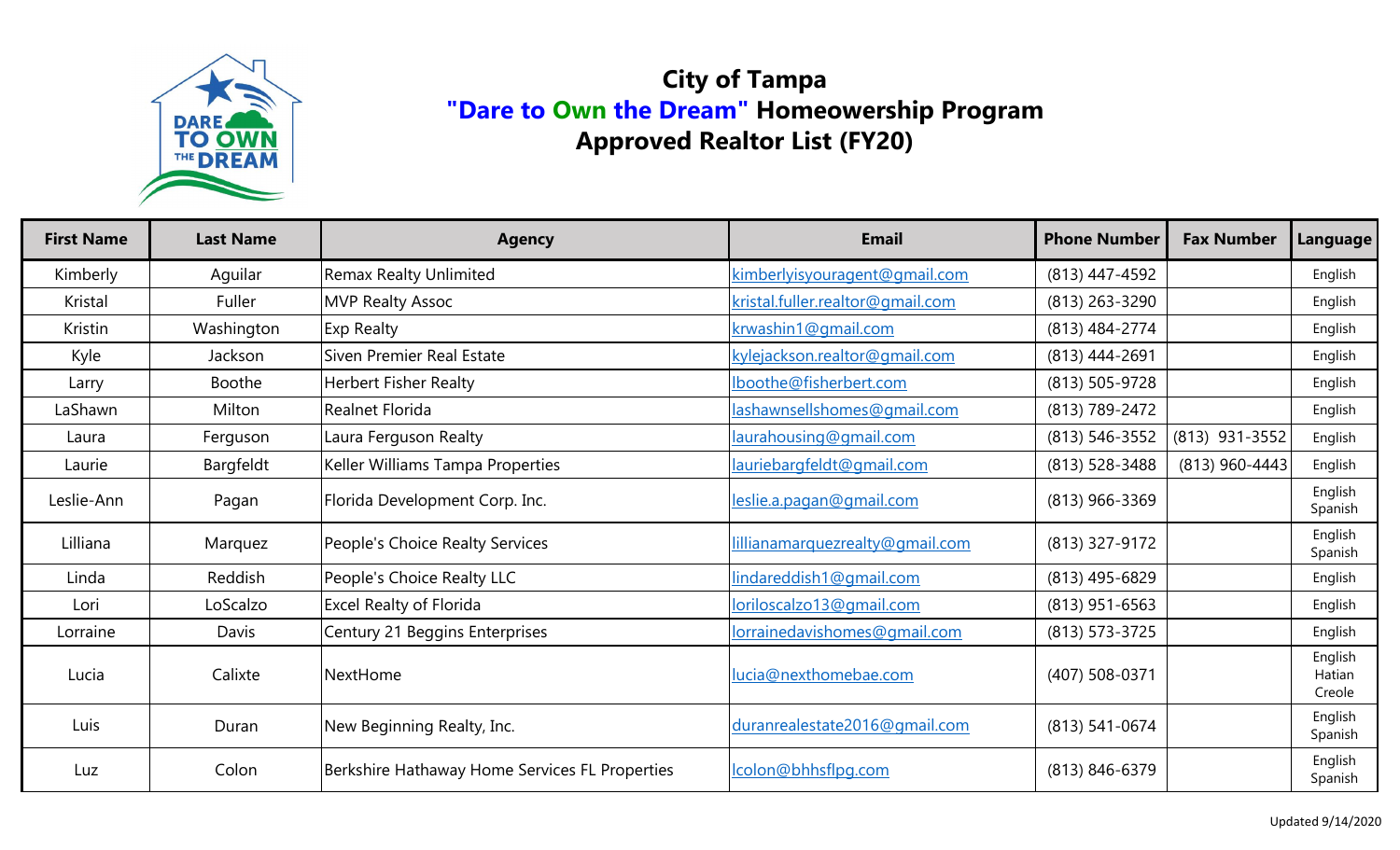

| <b>First Name</b> | <b>Last Name</b>  | <b>Agency</b>                           | <b>Email</b>                      | <b>Phone Number</b> | <b>Fax Number</b> | Language                         |
|-------------------|-------------------|-----------------------------------------|-----------------------------------|---------------------|-------------------|----------------------------------|
| Lyndsey           | Kaplan            | <b>Excel Realty of Florida</b>          | lyndsey@excelrealtyfl.com         | (813) 924-4017      |                   | English                          |
| Lynn              | Padilla           | <b>Excel Realty of Florida</b>          | lynn@excelrealtyfl.com            | (813) 323-4321      |                   | English                          |
| Marcia            | Robles            | C21 Beggins Enterprises                 | marciarobles@c21be.com            | (813) 504-0757      |                   | Spanish<br>Portuguese<br>English |
| Marcia            | Jacon             | <b>Exp Realty</b>                       | marciaj@teamgresen.com            | (727) 424-1149      |                   | English                          |
| Marcus            | Scott             | <b>Impact Realty Tampa Bay</b>          | marcus@mscottrealestate.com       | (727) 219-1604      |                   | English                          |
| Margarita         | Alzate de Arrubla | Century 21 Affiliated                   | maryalealzate1@qmail.com          | $(610)$ 551-1446    |                   | English                          |
| Maria             | Llanos            | Impact Realty Tampa Bay                 | mllanos315@gmail.com              | (862) 755-5649      |                   | English<br>Spanish               |
| Maria             | Perez             | <b>Topaz Realty</b>                     | mprealtor11@gmail.com             | $(813) 507 - 6653$  |                   | Spanish                          |
| Maria Carolina    | <b>Diaz</b>       | International Realty PWS - Tampa Bay    | mariacarodiaz@gmail.com           | (407) 687-4496      |                   | English<br>Spanish               |
| Maria Silvia      | Guinand           | Century 21 Rosa Leon                    | mariasilviarealtor@gmail.com      | (727) 433-0333      | (813) 200-1707    | Spanish                          |
| Marianna          | Cadeau            | <b>Suncoast Realty Solutions</b>        | marianna.cadeau@suncoastrs.com    | (813) 732-5591      |                   | English<br>Creole                |
| Marisol           | Ortiz             | Century 21 Affiliated                   | myortiz24@yahoo.com               | (862) 400-5551      |                   | English                          |
| Marisol           | Coll              | Tropical Real Estate Services Group LLC | marisol@tropicalresg.com          | (813) 924-3707      |                   | English<br>Spanish               |
| Marlene           | Cambronero        | <b>Suncoast Realty Solutions</b>        | marlene.cambronero@suncoastrs.com | (813) 205-6922      |                   | Spanish                          |
| Marlo             | Davis Laney       | <b>EXP Realty</b>                       | marlo.davislaney@exprealty.com    | $(813)$ 440-1581    |                   | English                          |
| Mary              | Joy               | <b>Pickett Fences Realty</b>            | majoy64@gmail.com                 | $(813)$ 477-8223    |                   | English                          |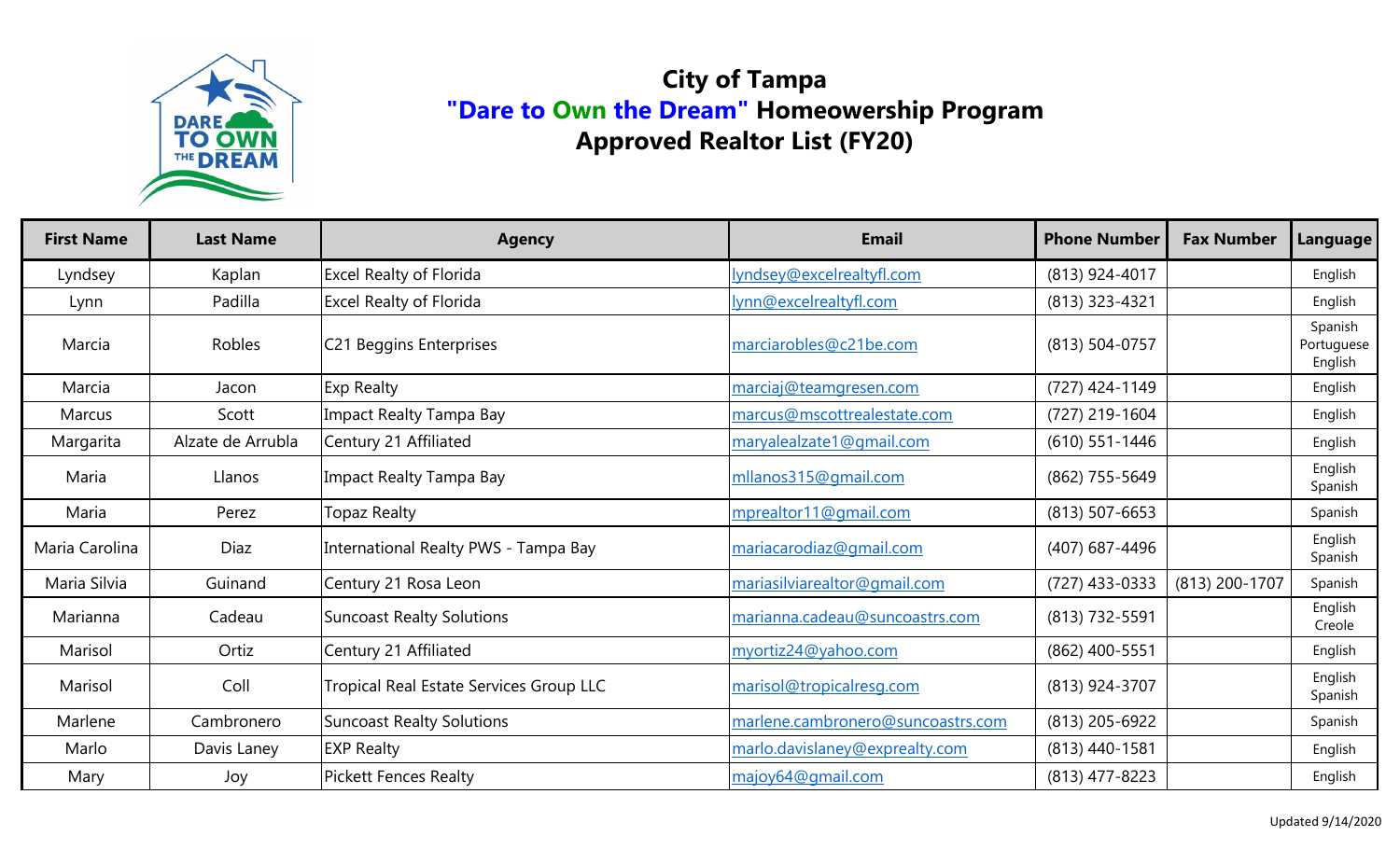

| <b>First Name</b> | <b>Last Name</b> | <b>Agency</b>                   | <b>Email</b>                      | <b>Phone Number</b> | <b>Fax Number</b> | <b>Language</b>                  |
|-------------------|------------------|---------------------------------|-----------------------------------|---------------------|-------------------|----------------------------------|
| Mary              | Priester         | <b>Herbert Fisher Realty</b>    | marypriester@yahoo.com            | (813) 310-9929      | (813) 571-1749    | English                          |
| Mary Christiana   | <b>Nieves</b>    | Yellowfin Realty                | chrissy@keystotampa.com           | (813) 240-7760      |                   | English                          |
| Marybeth          | Adderley         | <b>Charles Rutenberg Realty</b> | realestate@adderleyrealestate.com | (813) 270-4113      |                   | English                          |
| Matthew           | Bernard          | Florida Executive Realty        | matt@themogroupfl.com             | (813) 830-2980      | (813) 327-7839    | English                          |
| Mauricio          | Veru             | <b>Topaz Realty</b>             | verurealtor@gmail.com             | (813) 810-0251      |                   | English<br>Spanish               |
| Melissa           | Jones            | <b>Fathom Realty</b>            | melissaajones7@gmail.com          | (813) 399-9400      |                   | English                          |
|                   |                  |                                 | majones@fathomrealty.com          |                     |                   |                                  |
| Melissa           | Lopes            | People's Trust Realty           | teamlopesmelissa@qmail.com        | $(352)$ 238-5033    |                   | Spanish<br>Portuguese<br>English |
| Melodie           | Cooper           | Charles Rutenberg Realty        | mcooper612@aol.com                | (813) 789-8413      | (813) 968-1706    | English                          |
| Melody            | Garcia           | Josh Realty Inc.                | melodygarciasold@gmail.com        | (813) 944-7152      |                   | Spanish                          |
| Mervin            | Walls            | Walls Realty & Associtates, LLC | wallsrealtyfl@gmail.com           | (813) 559-8302      |                   | English                          |
| Michael           | Kinsey           | Bayside Realty Group, Inc.      | guemike33@gmail.com               | (813) 892-0555      |                   | English                          |
| Michaela          | Chambers         | Herbert Fisher Realty, Inc.     | mikkic14@fisherbert.com           | (813) 833-2917      | (813) 571-1749    | English                          |
| Michelle          | Warren           | Align Right Realty              | 1stlady4realestate@gmail.com      | (813) 563-0989      |                   | English                          |
| <b>Miulvis</b>    | Kivelier Peguero | <b>Topaz Realty LLC</b>         | smkivelier@hotmail.com            | $(813)$ 445-0006    |                   | Spanish<br>English               |
| Monica            | Ruiz             | JPT Realty LLC                  | monicaruizrealtor@gmail.com       | $(813) 516 - 8900$  |                   | English<br>Spanish               |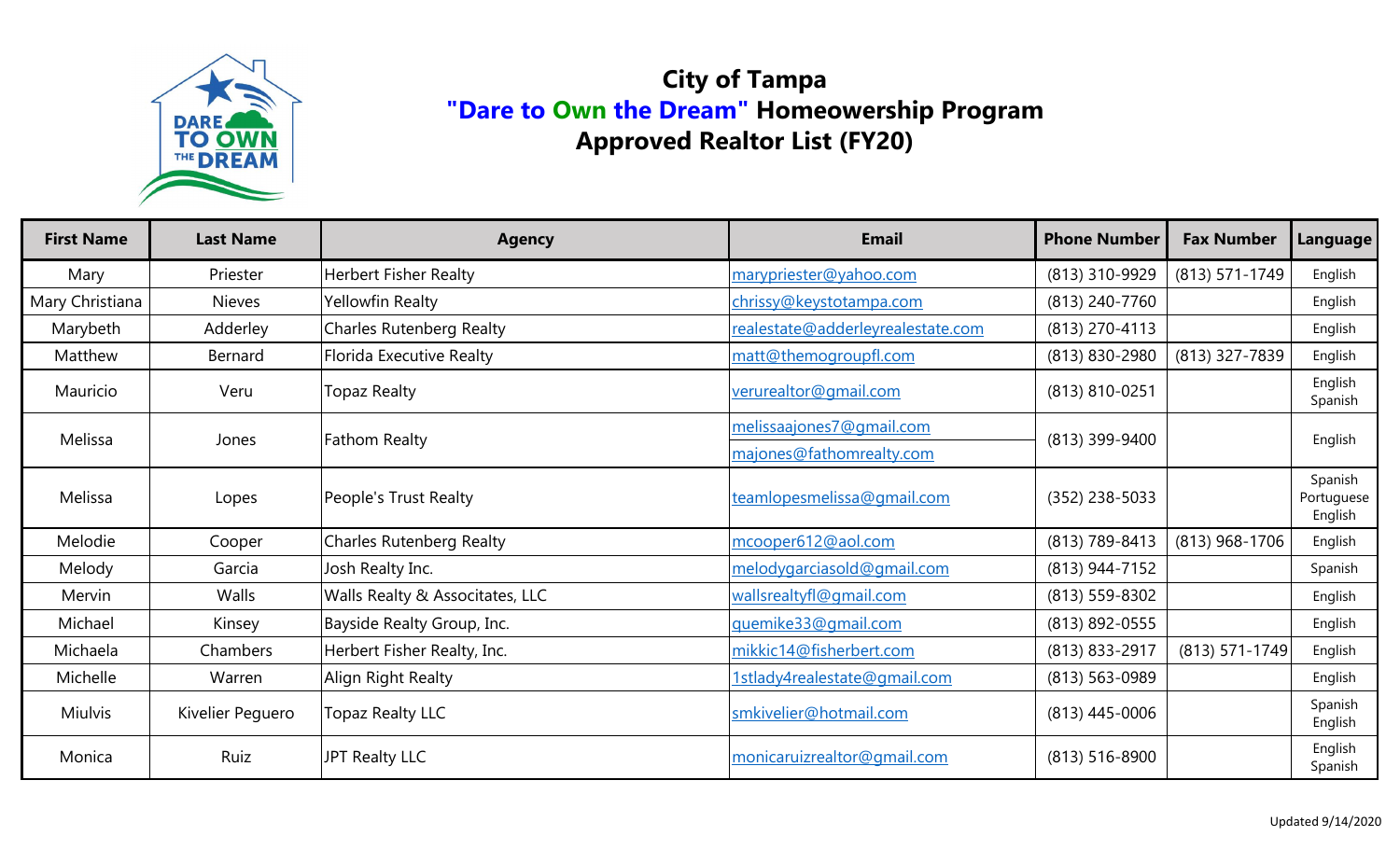

| <b>First Name</b> | <b>Last Name</b> | <b>Agency</b>                     | <b>Email</b>                      | <b>Phone Number</b> | <b>Fax Number</b> | <b>Language</b>                          |
|-------------------|------------------|-----------------------------------|-----------------------------------|---------------------|-------------------|------------------------------------------|
| Myonitra          | Faulk            | Impact Realty                     | myonitra@gmail.com                | (727) 667-9444      |                   | English                                  |
| Nadia             | Anac             | Reagan Realty LLC                 | nadia.anac@1stclassagents.com     | (305) 978-1986      |                   | Spanish                                  |
| Nancy             | Rodda            | Pineywoods Realty                 | nancy@closewithnancy.com          | (813) 331-5521      |                   | English                                  |
| Nicole            | Hernandez        | You First Realty & Associates     | nicole.tampahomes@gmail.com       | (813) 843-0445      |                   | English                                  |
| Noah              | Garcia           | Capital Caldwell                  | noah@capitalcaldwell.com          | (813) 773-2478      |                   | English<br>Spanish                       |
| Omar              | Lbouzia          | Keller Williams                   | o.lbouzia@kw.com                  | (407) 279-6951      |                   | English<br>French<br>Arabic<br>Tamazight |
| Oralia            | Guevara          | Berkshire Hathaway Home Services  | vanessa@myfldreamkey.com          | $(813) 551 - 8595$  |                   | English                                  |
| Orlando           | Izquierdo, Jr.   | <b>Great American Realty</b>      | orlando@longassociatesllc.com     | (727) 692-5922      |                   | English<br>Spanish                       |
| Oscar             | McDaniel         | <b>Aval Realty</b>                | avalrealty@aol.com                | (813) 447-6998      |                   | English                                  |
| Otto              | Paruas           | <b>Florida Executive Realty</b>   | otto@themogroupfl.com             | (813) 369-2010      | (813) 332-7739    | English                                  |
| Ouida             | Hilton           | Herbert Fisher Realty Inc         | ela.yne@verizon.net               | (813) 293-4862      | (813) 877-7214    | English                                  |
| Pamela            | Gibson           | Charles Rutenburg Realty Inc      | pgibson551@gmail.com              | (813) 362-7829      |                   | English                                  |
| Patricia          | Tracey           | <b>Arise Real Estate Advisors</b> | ptracey@areaproperties4you.com    | $(561)$ 351-8000    |                   | English                                  |
| Patricia          | Penabede         | <b>Florida Executive Realty</b>   | trisha@floridaexecutiverealty.com | $(813)$ 629-2001    |                   | English                                  |
| Paul              | Smalley          | Southern Key Realty Group         | pf.smalley@gmail.com              | (813) 956-3359      |                   | English                                  |
| Porcher           | <b>Harris</b>    | <b>Future Home Realty</b>         | porcherharris@gmail.com           | (813) 494-6985      |                   | English                                  |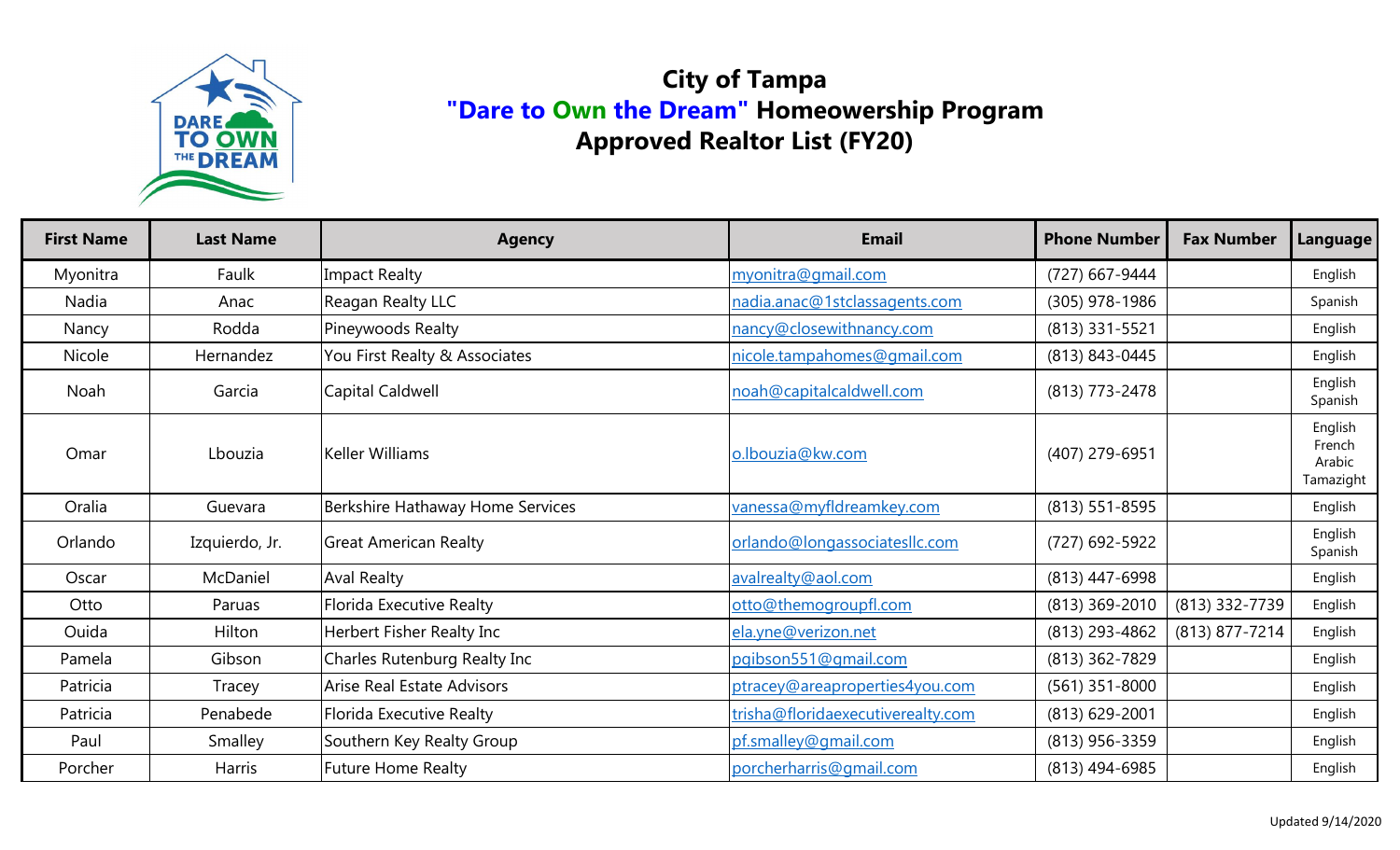

| <b>First Name</b> | <b>Last Name</b>      | <b>Agency</b>                                 | <b>Email</b>                   | <b>Phone Number</b> | <b>Fax Number</b> | Language           |
|-------------------|-----------------------|-----------------------------------------------|--------------------------------|---------------------|-------------------|--------------------|
| Raidel            | Castro                | Avenue Homes, LLC                             | raidelcastro@gmail.com         | (727) 902-7726      |                   | English<br>Spanish |
| Ramin             | Khazami               | You First Realty & Associates, LLC            | rkhazami@yahoo.com             | $(813) 508 - 4049$  |                   | English            |
| Randy             | Cannon                | <b>Charles Rutenberg Realty</b>               | randy@floridahomestampabay.com | (813) 785-9100      | (888) 525-0175    | English            |
| Rebecca           | Fields                | Dalton Wade Inc.                              | rebeccahomes39@qmail.com       | (813) 770-0030      |                   | English            |
| Reca              | Graves                | <b>REMAX Capital</b>                          | realestatebyreca@gmail.com     | (813) 409-5166      |                   | English            |
| Rena              | <b>Upshaw Frazier</b> | <b>Allure Realty LLC</b>                      | rena@renafrazier.com           | (813) 299-6601      |                   | English            |
| Rene              | Cabrera               | <b>Excel Realty of Florida</b>                | rc33625@gmail.com              | (813) 766-9875      |                   | English<br>Spanish |
| Renee             | Mott                  | <b>Future Home Realty</b>                     | Renee@ReneeMott.com            | (727) 254-9079      |                   | English            |
| Rhonda            | Lewis                 | <b>Charles Rutenburg Realty</b>               | info@realtorrhonda4u.com       | (813) 817-2372      |                   | English            |
| Rhonda            | Ryals                 | Fathom Realty                                 | rhulsey@gmail.com              | (813) 368-6759      |                   | English            |
| Richard           | Fridge                | Keller Williams Realty Suburban Tampa/Brandon | richard.fridge@kw.com          | (813) 598-4020      |                   | English            |
| Richard           | <b>Bradley</b>        | Coldwell Banker R.E.                          | richcbradley@aol.com           | (813) 728-9071      |                   | English            |
| Robert            | Pfeiffer              | McBride Kelly and Associates                  | bob@bobsellstampa.com          | (813) 263-7141      |                   | English            |
| Robert            | Tyner                 | Century 21 Affiliated                         | robert.tyner@c21affiliated.com | (813) 785-8810      |                   | Englsih            |
| Roseann           | Mondy                 | Keller Williams Realty                        | roseannmondy@kw.com            | (727) 498-4166      |                   | English            |
| Roshunda          | <b>Harris</b>         | <b>Homeward Real Estate</b>                   | rharris4617@verizon.net        | (478) 213-3804      |                   | English            |
| Rosita            | <b>Brown</b>          | Century 21 Beggins                            | rositabrown@c21be.com          | (314) 517-5419      |                   | English            |
| Royce             | Williams              | Charles Rutenburg Realty, Inc.                | vourrealtorroyce@gmail.com     | (813) 364-4891      |                   | English            |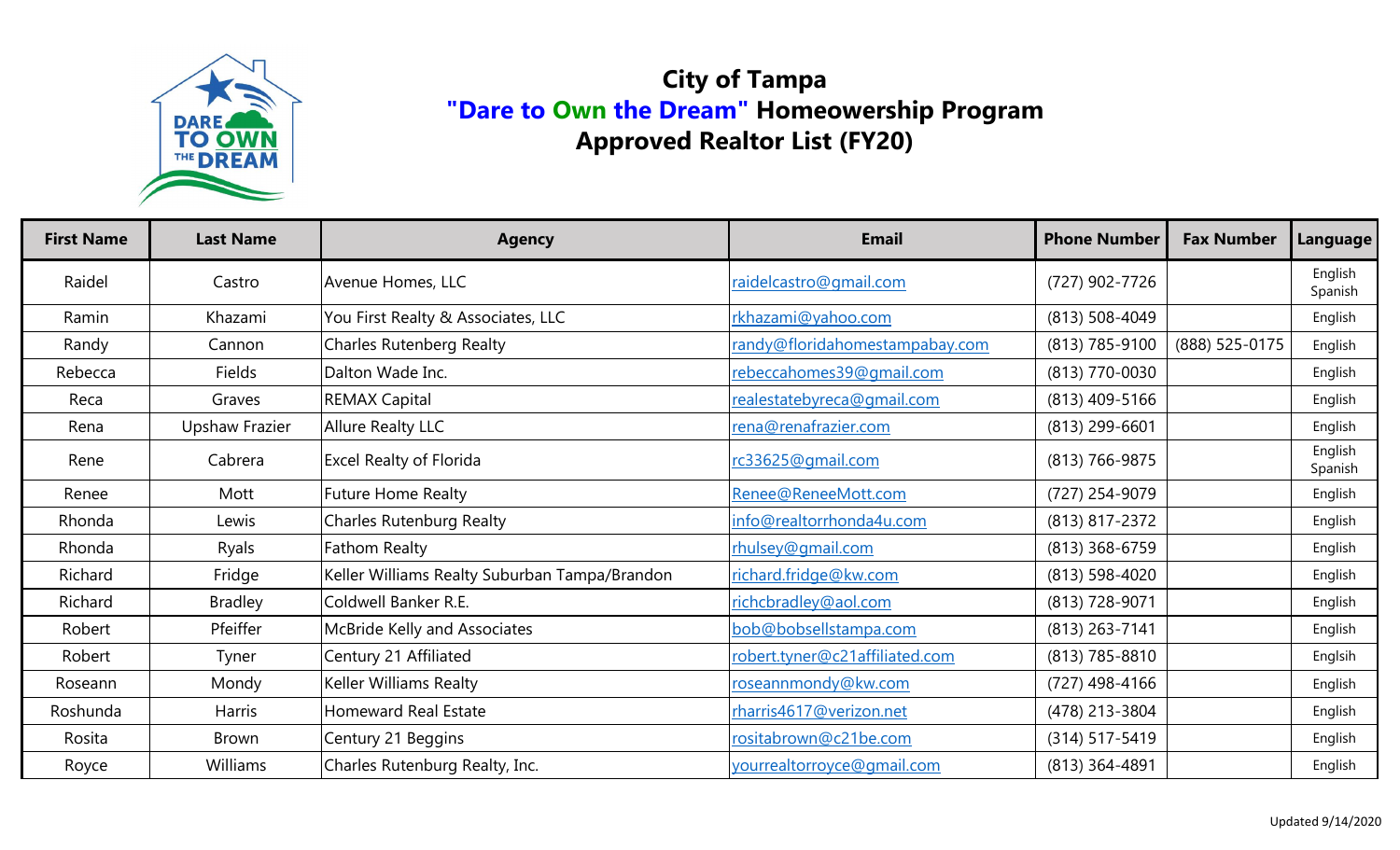

| <b>First Name</b> | <b>Last Name</b> | <b>Agency</b>                    | <b>Email</b>                     | <b>Phone Number</b> | <b>Fax Number</b>  | <b>Language</b>    |
|-------------------|------------------|----------------------------------|----------------------------------|---------------------|--------------------|--------------------|
| Rudolph           | Hopf             | <b>REMAX Alliance Group</b>      | augusthopf3@gmail.com            | (813) 966-2824      |                    | English            |
| Ruth              | Gisella Paz      | <b>Topaz Realty LLC</b>          | gpaz1489@gmail.com               | (813) 918-1489      | (813) 991-9172     | English<br>Spanish |
| Sabrina           | <b>Bradley</b>   | Align Right Realty               | sabrina@hereforyourhome.com      | $(917) 519 - 1309$  |                    | English            |
| Samarion (Sam)    | Pitts-Marshall   | Future Home Realty Inc.          | 911selltampa@gmail.com           | (813) 992-6942      |                    | English            |
| Sandra            | Vigil            | RE/MAX ACR Elite Group Inc.      | sandravigil@icloud.com           | (813) 629-2087      | (813) 961-6016     | English            |
| Sharelle          | Rosado           | <b>Allure Realty</b>             | sharelle.rosado1@gmail.com       | (813) 509-6604      |                    | English            |
| Sharon            | Miller           | Keller Williams Realty           | sharonmiller@kw.com              | (813) 787-5408      |                    | English            |
| Sharon            | Sherrod          | Sharshe Realty LLC               | sharon.sherrod8@gmail.com        | $(813)$ 625-6925    |                    | English            |
| Shateia           | Travis           | Align Right Realty               | searchfindmove@gmail.com         | (813) 438-4950      |                    | English            |
| Shay              | Largie           | <b>MAV Realty</b>                | shay@kellyparksteam.com          | $(813)$ 447-5860    |                    | English<br>Spanish |
| Sheldon           | Jefferson        | Century 21 Affiliated            | sheldonjeffc21@gmail.com         | (813) 810-9397      |                    | English            |
| Shelia            | Miller           | Align Right Realty               | sheilasrealestate@gmail.com      | $(301)$ 613-3101    |                    | English            |
| Sierra            | Greaney          | <b>Suncoast Realty Solutions</b> | sierra.greaney@suncoastrs.com    | (813) 748-8194      | (813) 622-6529     | English            |
| Skyra             | Mitchell-Young   | Ravenel Realty                   | skyra.young@gmail.com            | $(813)$ 381-1696    |                    | English            |
| Sonia             | Galarza          | <b>Topaz Realty</b>              | soniagalarzarebroker@gmail.com   | $(813)$ 426-7360    | $(813) 864 - 7081$ | English<br>Spanish |
| Sonya             | Haltiwanger      | Arise Real Estate Advisors       | sonjahalt@areaproperties4you.com | (310) 748-0767      | (561) 209-0609     | English<br>Spanish |
| Stephanie         | Howard           | <b>Florida Executive Realty</b>  | showard.realtor@gmail.com        | (512) 850-7716      |                    | English            |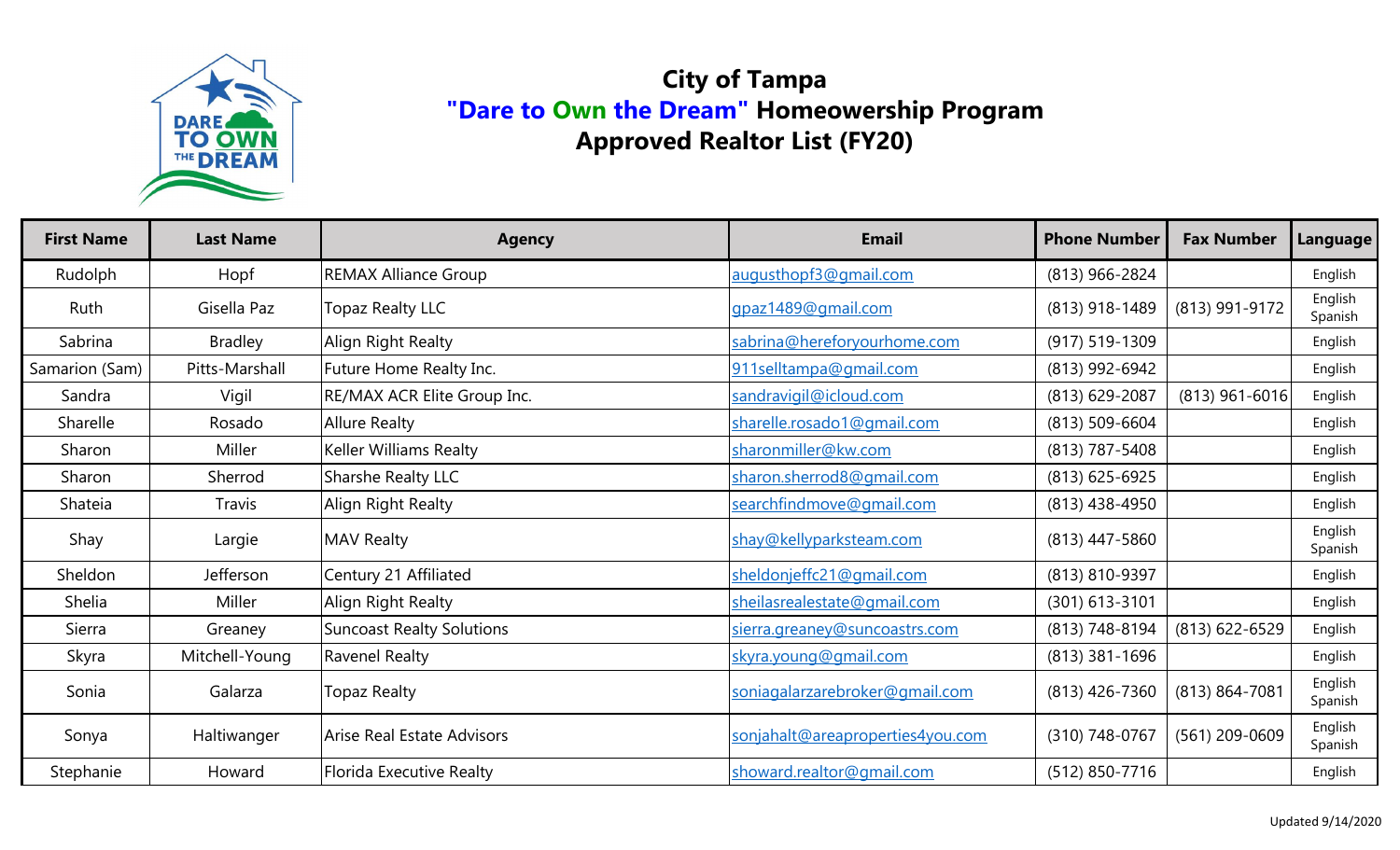

| <b>First Name</b> | <b>Last Name</b>    | <b>Agency</b>                                                                    | <b>Email</b>                    | <b>Phone Number</b>  | <b>Fax Number</b> | Language                         |
|-------------------|---------------------|----------------------------------------------------------------------------------|---------------------------------|----------------------|-------------------|----------------------------------|
| Stephanie         | Rosh                | Keller Williams Tampa Properties                                                 | stephanierosh@kw.com            | (727) 480-7592       |                   | English                          |
| <b>Steve</b>      | Plested             | Hometrust Realty Group                                                           | steve.hometrustrealty@gmail.com | (269) 762-2945       |                   | Spanish<br>Portuguese<br>English |
| Steven            | Foley               | <b>Excel Realty of Florida</b>                                                   | steven@excelrealtyfl.com        | (813) 943-8094       |                   | English                          |
| Steven            | <b>Blinder</b>      | Keller Williams Tampa Central                                                    | steven.blinder@outlook.com      | $(813)$ 514-3815     | (813) 865-0701    | English                          |
| Susan             | Witzigman           | Century 21 List with Beggins                                                     | susiew@c21be.com                | (813) 830-8282       |                   | English                          |
| Tammi             | Johnston            | Berkshire Hathaway Home Services-Florida Properties Group tiohnston@bhhsflpg.com |                                 | $(813)$ 421-3880     |                   | English                          |
| Tanya             | Hart                | HT Realty Services, LLC                                                          | tanya@htfinancialservices.com   | $(813) 766 - 5180$   |                   | English                          |
| Tanya             | Fernandez           | <b>Excel Realty of Florida</b>                                                   | tanya@excelrealtyfl.com         | (813) 340-4209       |                   | Spanish                          |
| Tareon            | Alvarez             | <b>EXIT Bayshore Realty</b>                                                      | realestate@tareonandco.com      | (813) 830-1192       |                   | English                          |
| Tariq             | Muhammad            | Future Home Realty Inc.                                                          | tarighomes2.0@gmail.com         | (813) 526-0112       |                   | English                          |
| Teneca            | Williams            | <b>Charles Rutenberg Realty</b>                                                  | twill00@me.com                  | $(813)$ 323-6252     | (813) 217-8131    | English                          |
| Teresa Mechele    | Morning             | You Have Realty LLC                                                              | tmmorning@yahoo.com             | (386) 334-2349       |                   | English                          |
| Theron            | <b>Burns</b>        | <b>RE Florida Homes</b>                                                          | theronburns1@gmail.com          | (727) 239-6977       |                   | English                          |
| Tiara             | Royal               | <b>Keller Williams Realty</b>                                                    | tiararoyal@kw.com               | (813) 507-2493       |                   | English                          |
| Tiffany           | Pittman             | La Rosa Realty Elite LLC                                                         | sttpittman@gmail.com            | $(813) 506 - 1198$   |                   | English                          |
| Tina              | Danastasio Frizzell | <b>Exp Realty</b>                                                                | tmdfrizzell@yahoo.com           | (813) 486-2834       |                   | English                          |
| Tina Marie        | Curry               | Hometrust Realty Group                                                           | dontworrycallcurry@gmail.com    | $(813) 551 - 2778$   |                   | English                          |
| <b>Tommia</b>     | Doornrl             | ICharles Dutenburg Dealty                                                        | tommiepeacock@outlook.com       | $(727)$ 7 $11 - 211$ |                   | Englich                          |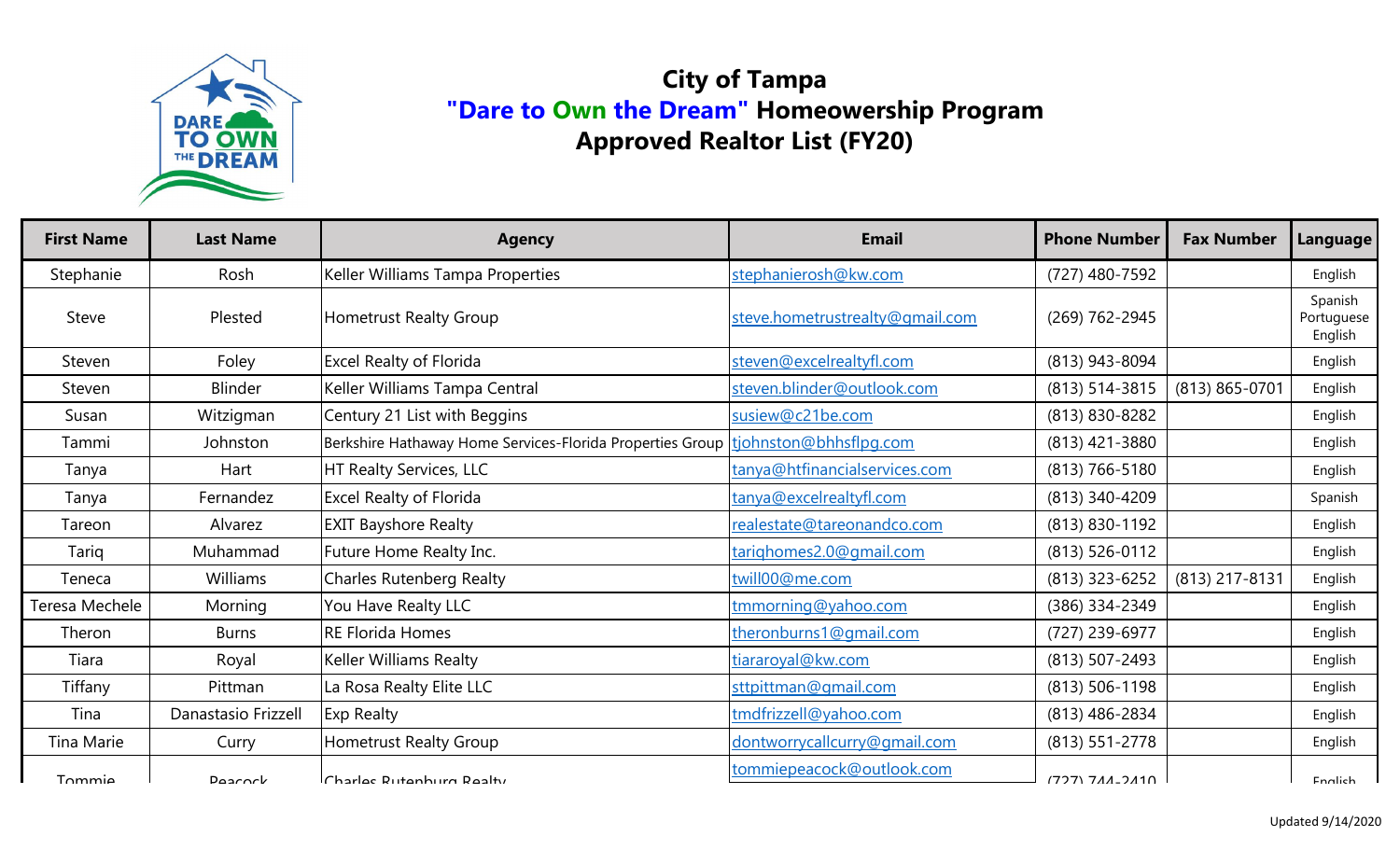

| <b>First Name</b> | <b>Last Name</b>    | <b>Agency</b>                                   | <b>Email</b>                                                         | <b>Phone Number</b> | <b>Fax Number</b> | Language           |
|-------------------|---------------------|-------------------------------------------------|----------------------------------------------------------------------|---------------------|-------------------|--------------------|
| <u>יטווווווור</u> | r <del>cacucn</del> | הומווכז ולטובווטטוק ולכמונץ                     | shawn.peacock@outlook.com                                            | $(121) 144 - 2410$  |                   | <u>Luguan</u>      |
| Tonya             | Campbell            | CPI Realty of Tampa Bay Inc                     | tcampbell0414@qmail.com                                              | (813) 808-4073      |                   | English            |
| Tonya             | Hammond             | Hammond & Associates Realty, Inc.               | tbhammond@aol.com                                                    | (813) 935-3170      | $(813)$ 243-8866  | English            |
| <b>Tselane</b>    | Carr                | Align Right Realty                              | tselane@tlchomestampa.com                                            | (813) 563-8999      |                   | English            |
| Ursula            | Bell                | <b>Florida Realty</b>                           | ursularealty@msn.com                                                 | (321) 287-6295      |                   | English            |
| Valerie           | Nanos               | <b>Global Luxury Realty</b>                     | valerienanos@gmail.com                                               | (941) 525-3807      |                   | English<br>Russian |
| Veronica          | Lopez               |                                                 | kny2011@yahoo.com                                                    | (813) 847-8802      |                   | English            |
|                   |                     | <b>Topaz Realty LLC</b>                         | veronica.tamparealtor@gmail.com                                      |                     |                   |                    |
| Veronica          | Rosado              | Century 21 Affiliated                           | vmrealty34@gmail.com                                                 | (813) 439-7382      |                   | English<br>Spanish |
| Vickie            | Carpenter           | Coldwell Banker                                 | vickie.carpenter@floridamoves.com                                    | (813) 599-1368      | (813) 654-3457    | English            |
| Vincent           | De La Cruz          | Lombardo Heights                                | vincent@lombardoheights.com                                          | (813) 461-9594      |                   | English            |
| Wayne             | Faison, Jr.         | Tampa Bay Wayne Homes with Exit Bayshore Realty | tbwh813@gmail.com                                                    | $(813) 616 - 9243$  |                   | English            |
| Willie            | Parker, Jr.         | <b>Herbert Fisher Realty</b>                    | wlparkerjr2@gmail.com                                                | (813) 505-6122      | (813) 571-1749    | English            |
| Woodley           | Saint Juste         | People's Choice Realty Services                 | woodleysj@yahoo.com<br>(407) 758-7333<br>woodleysaintjuste@gmail.com |                     |                   |                    |
|                   |                     |                                                 |                                                                      |                     | English           |                    |
| Yaima             | Diaz Moya           | <b>JPT Realty</b>                               | yaimadiazm@gmail.com                                                 | (813) 770-9847      |                   | Spanish            |
| Yelanis           | <b>Brook</b>        | Elegant Casas Corp.                             | ybrook@elegantcasas.com                                              | (727) 201-2272      | (813) 873-8414    | English<br>Spanish |
| Yolanda           | Hammond             | Keller Williams Realty New Tampa                | ygh.realestate@gmail.com                                             | (678) 779-9696      | (678) 779-9696    | English            |